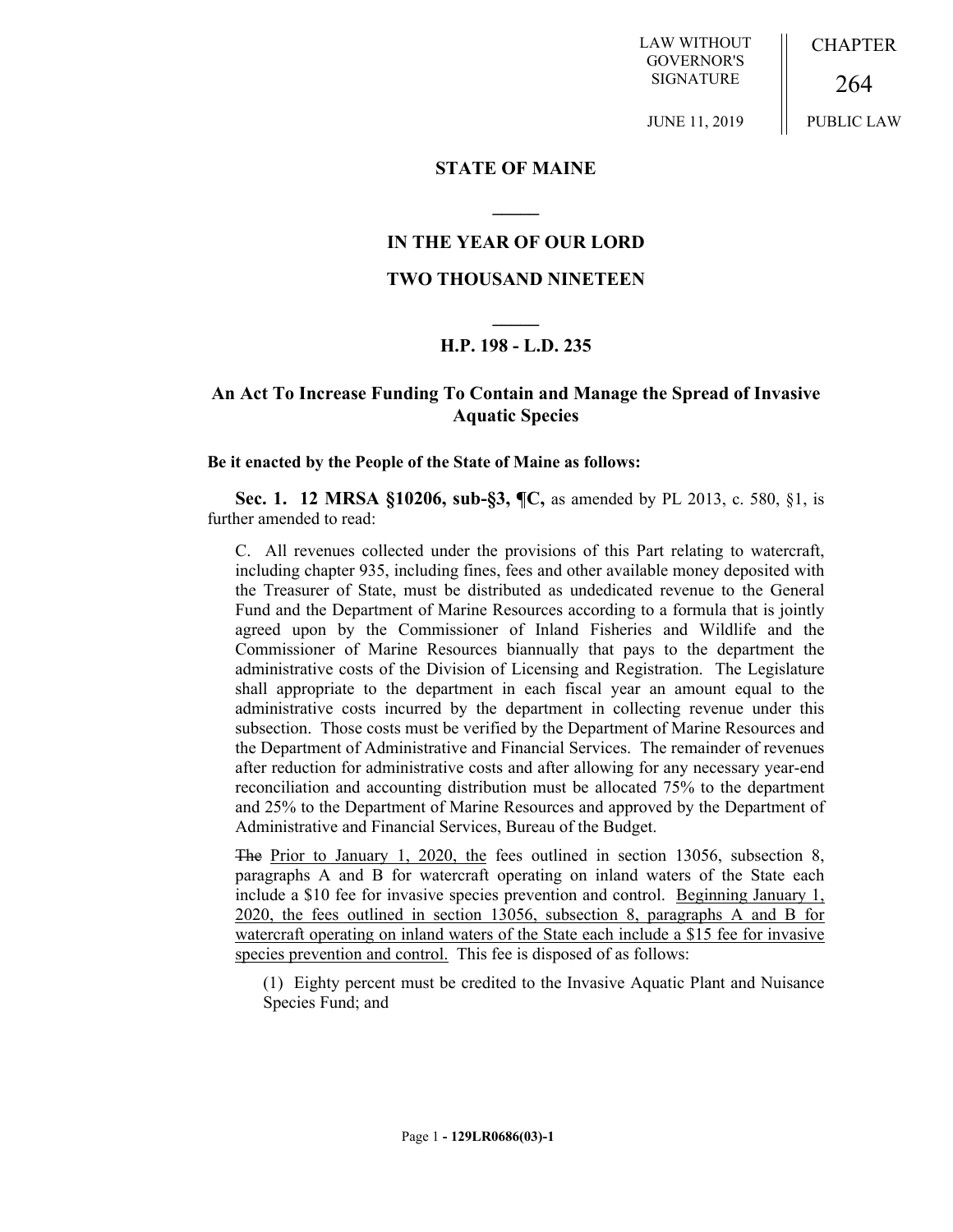(2) Twenty percent must be credited to the Lake and River Protection Fund established within the department under section 10257.

**Sec. 2. 12 MRSA §10206, sub-§6,** as enacted by PL 2003, c. 414, Pt. A, §2 and affected by c. 614, §9, is amended to read:

**6. Lake and river protection sticker revenues.** All fees collected by the commissioner from the sale of stickers under section 13058, subsection 3 must be paid daily to the Treasurer of State. Notwithstanding subsection 3, the Treasurer of State shall credit funds received under this subsection as follows:

A. Sixty Eighty percent of the revenues must be credited to the Invasive Aquatic Plant and Nuisance Species Fund established in the Department of Environmental Protection under Title 38, section 1863; and

B. Forty Twenty percent of the revenues must be credited to the Lake and River Protection Fund established in the department under section 10257.

**Sec. 3. 12 MRSA §13056, sub-§8, ¶A,** as amended by PL 2009, c. 213, Pt. OO, §14, is further amended to read:

A. For a watercraft requiring or whose owner requests a certificate of number and that is equipped with a motor having a manufacturer's horsepower rating of:

(1) Ten horsepower or less, prior to January 1, 2020 the fee is \$25 for operating on inland waters of the State and \$15 for operating only on tidal waters of the State. Beginning January 1, 2020, the fee under this subparagraph is \$30 for operating on inland waters of the State and \$15 for operating only on tidal waters of the State;

(2) Greater than  $10<sub>5</sub>$  horsepower but not more than 50 horsepower, prior to January 1, 2020 the fee is \$30 for operating on inland waters of the State and \$20 for operating only on tidal waters of the State. Beginning January 1, 2020, the fee under this subparagraph is \$35 for operating on inland waters of the State and \$20 for operating only on tidal waters of the State; and

(3) Greater than 50 horsepower but not more than 115 horsepower, prior to January 1, 2020 the fee is \$36 for operating on inland waters of the State and \$26 for operating only on tidal waters of the State. Beginning January 1, 2020, the fee under this subparagraph is \$41 for operating on inland waters of the State and \$26 for operating only on tidal waters of the State.

**Sec. 4. 12 MRSA §13056, sub-§8, ¶B,** as amended by PL 2009, c. 213, Pt. OO, §15, is further amended to read:

B. For Prior to January 1, 2020, for a personal watercraft requiring or whose owner requests a certificate of number and watercraft equipped with a motor having a manufacturer's horsepower rating of 115 horsepower or greater, the fee is \$44 for operating on inland waters of the State and \$34 for operating only on tidal waters of the State. Beginning January 1, 2020, the fee under this paragraph is \$49 for operating on inland waters of the State and \$34 for operating only on tidal waters of the State.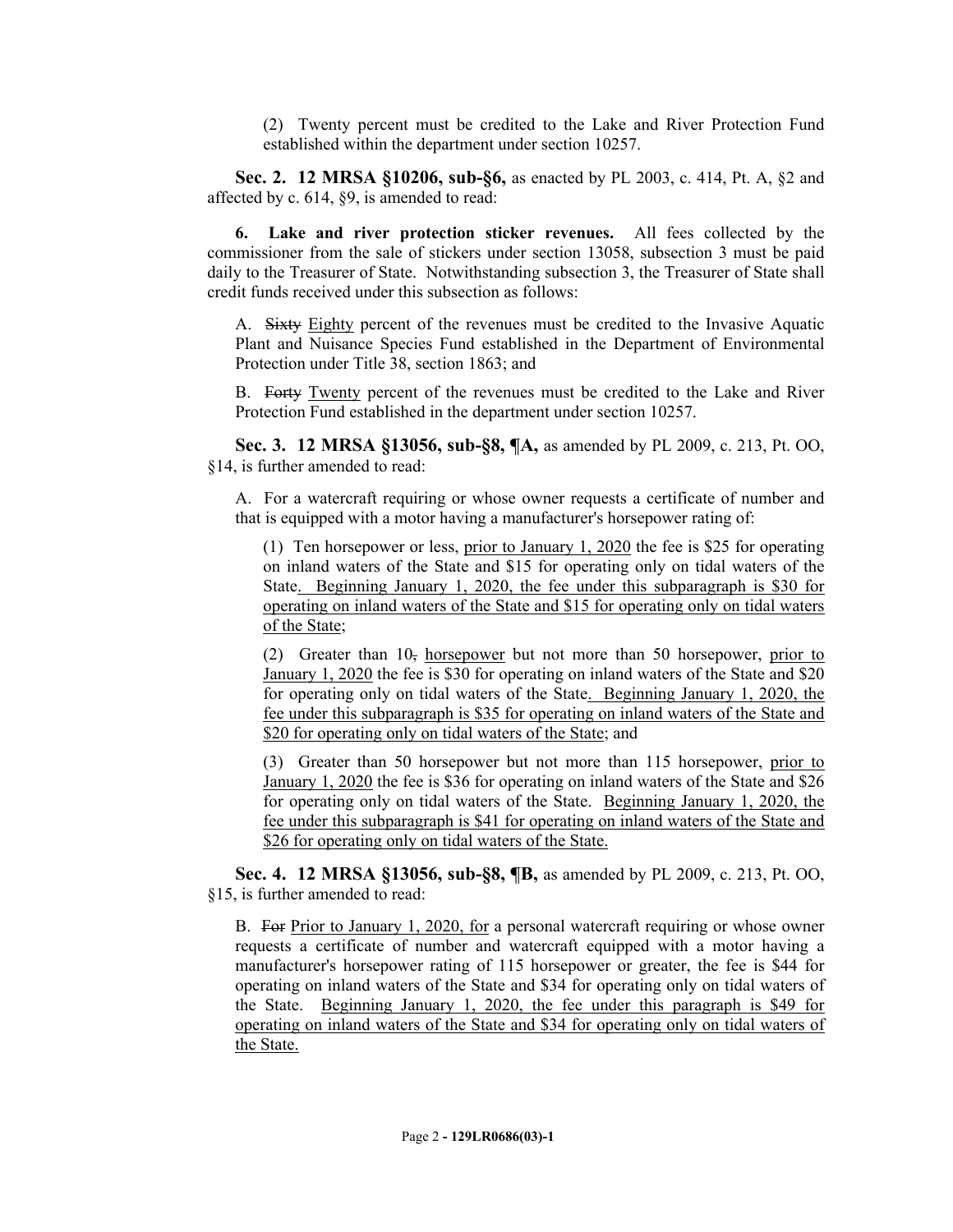**Sec. 5. 12 MRSA §13058, sub-§3,** as repealed and replaced by PL 2013, c. 580, §3, is amended to read:

**3. Nonresident motorboat and personal watercraft lake and river protection sticker and resident and nonresident seaplane lake and river protection sticker; fee.** No later than January 1st of each year, the commissioner shall provide the agents authorized to register watercraft or issue licenses with a sufficient quantity of lake and river protection stickers for motorboats and personal watercraft not registered in the State and for all seaplanes, whether or not registered in the State, for that boating season. The sticker must be in 2 parts so that one part of the sticker can be affixed to each side of the bow of a motorboat or personal watercraft or to each outside edge of a seaplane's pontoons. The Prior to January 1, 2020, the fee for a sticker issued under this subsection is \$20, \$1 of which is retained by the agent who sold the sticker. Beginning January 1, 2020, the fee for a sticker issued under this subsection is \$35, \$1 of which is retained by the agent who sold the sticker. Beginning January 1, 2022, the fee for a sticker issued under this subsection is \$45, \$1 of which is retained by the agent who sold the sticker.

The remainder of the fee is disposed as follows:

A. Eighty percent must be credited to the Invasive Aquatic Plant and Nuisance Species Fund; and

B. Twenty percent must be credited to the Lake and River Protection Fund established within the department under section 10257.

A motorboat, personal watercraft or seaplane owned by the Federal Government, a state government or a municipality is exempt from the fee established in this subsection.

**Sec. 6. Appropriations and allocations.** The following appropriations and allocations are made.

#### **ENVIRONMENTAL PROTECTION, DEPARTMENT OF**

#### **Water Quality 0248**

Initiative: Provides allocations for costs related to conducting inspections and invasive aquatic plant prevention, for containment, eradication and management activities and to contract with municipalities or other entities to conduct inspection, prevention or eradication programs to protect the inland waters of the State from invasive aquatic plant and nuisance species.

| <b>OTHER SPECIAL REVENUE FUNDS</b> | 2019-20   | 2020-21   |
|------------------------------------|-----------|-----------|
| All Other                          | \$534,285 | \$613,037 |
| OTHER SPECIAL REVENUE FUNDS TOTAL  | \$534,285 | \$613,037 |